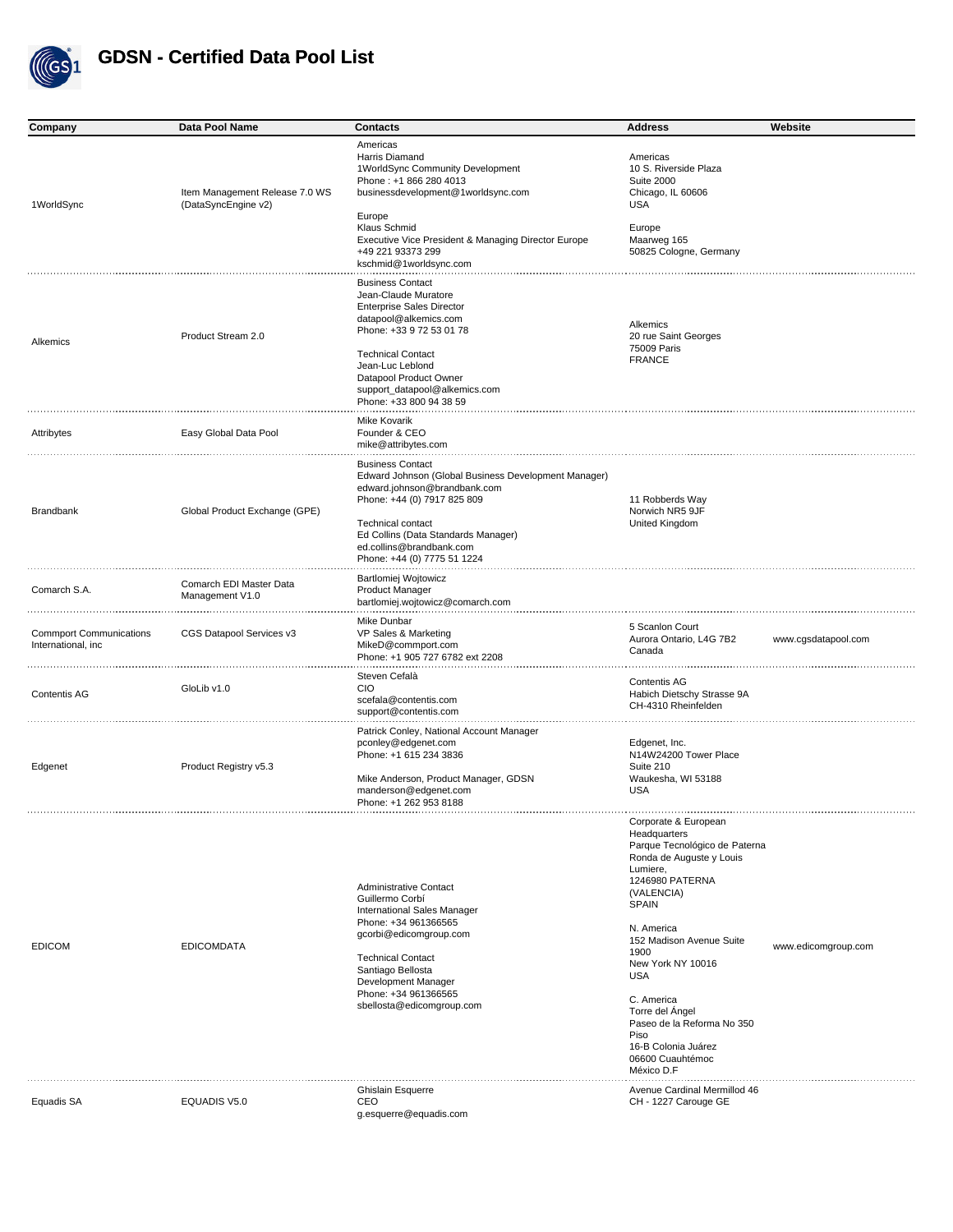| Eway                          | Syncway 2.0                                           | Damián Massimino<br>CEO<br>dmassimino@eway.com.ar<br>Phone: +5411 4312-6560<br>Sebastian Rivarola<br>Project Manager<br>srivarola@eway.com.ar<br>Phone: +5411 4312-6560<br>Darío García                                | Av. Alicia Moreau de Justo<br>2030<br>2p. Of 220<br><b>Buenos Aires</b><br>Argentina                                                |                     |
|-------------------------------|-------------------------------------------------------|------------------------------------------------------------------------------------------------------------------------------------------------------------------------------------------------------------------------|-------------------------------------------------------------------------------------------------------------------------------------|---------------------|
|                               |                                                       | <b>Systems Manager</b><br>dgarcia@eway.com.ar<br>Phone: +5411 4312-6560                                                                                                                                                |                                                                                                                                     |                     |
| FSE Inc.                      | FSEnet+ GDSN Data Pool v2.0                           | David Jellenik<br>Director of Business Development<br>Phone: +1 617 431 1246<br>david@fsenet.com                                                                                                                       | 77 Rumford Ave<br>Suite 3<br>Waltham, MA 02453<br><b>USA</b>                                                                        |                     |
| GHX                           | GHX Health ConneXion™ (powered<br>by 1WorldSync)      | Neil Farquharson<br>Product Management<br>nfarquharson@ghx.com<br>Phone: +1 720 887 5352                                                                                                                               | 1315 W. Century Drive<br>Louisville, CO 80027<br><b>USA</b>                                                                         | www.ghx.com         |
| <b>GS1 Association Greece</b> | Synchro                                               | Dr. George Sarantavgas<br>Director, Standards & Solutions<br>Phone: +30 210 990 4260<br>fax: +30 210 990 4271<br>g.sarantavgas@gs1greece.org                                                                           | 32, Alexioupoleos Str.<br>Argyroupoli 16452<br><b>GREECE</b>                                                                        |                     |
| GS1 Australia                 | National Product Catalogue (powered<br>by 1WorldSync) | John Hearn<br>General Manager - Services Group<br>john.hearn@gs1au.org<br>Phone: +61 3 9550 3436                                                                                                                       | 8 Nexus Court<br>Mulgrave VIC 3170<br>Australia                                                                                     |                     |
| GS1 Belgium & Luxembourg      | CDB (Central Data Bank) (powered by<br>1WorldSync)    | Robin Goossens<br>rgoossens@gs1belu.org Phone: +32 (0)2 229 18 97                                                                                                                                                      | Koningsstraat 76 b1<br>1000 Brussels<br>Belgium                                                                                     |                     |
| GS1 Canada                    | GS1 Canada GDSN (powered by<br>1WorldSync)            | Jason Laxdal<br>Director Product Integration<br>GS1CanadaGDSN@gs1ca.org<br>+1 416 510 8039 x 2516                                                                                                                      | 1500 Don Mills Road, Suite 800<br>Toronto, Ontario, M3B 3L1<br>Canada                                                               |                     |
| GS1 China                     | ANCCNET version 3.0                                   | <b>MAO</b> FengMing<br>maofm@ancc.org.cn<br>Phone: +86 10 842 95 410                                                                                                                                                   | 4F, Tower B,<br>Imperial International Building<br>No. 138 Andingmenwai Street<br>Dongcheng District<br>Beijing 10011<br>P.R. China |                     |
| GS1 Croatia                   | GlobeCat MjRv3                                        | Klara Karivan<br>CEO GS1 Croatia<br>kkarivan@gs1hr.org<br>Phone: +385 1 489 5002<br>Damir Segovic<br><b>GDSN Coordinator</b><br>dsegovic@gs1hr.org<br>Phone: +385 1 489 5000                                           | Tuskanac 14<br>10000 Zagreb<br><b>CROATIA</b>                                                                                       |                     |
| GS1 Denmark                   | GS1Trade Sync                                         | Morten Buch<br>mbu@gs1.dk<br>Jonas Adser<br>jad@gs1.dk<br>Phone: +45 3927 8527                                                                                                                                         | c/0 GS1 Denmark<br>Vesterbrogade 149<br>1620 Copenhagen<br>Denmark                                                                  | www.gs1tradesync.dk |
| GS1 Finland                   | Synkka Product                                        | Tuomo Kronbäck<br>Head of Business Services, Synkka<br>+358 40 132 6460<br>tuomo.kronback@gs1.fi<br>kehitys@gs1.fi<br>Ari Vuorio<br>Service Manager, Synkka<br>+358 50 305 1661<br>ari.vuorio@gs1.fi<br>kehitys@gs1.fi | Aleksanterinkatu 17<br>P.O. Box 266<br>00101 Helsinki<br>Finland                                                                    | www.synkka.fi       |
|                               |                                                       |                                                                                                                                                                                                                        | 2 rue Maurice Hartmann                                                                                                              |                     |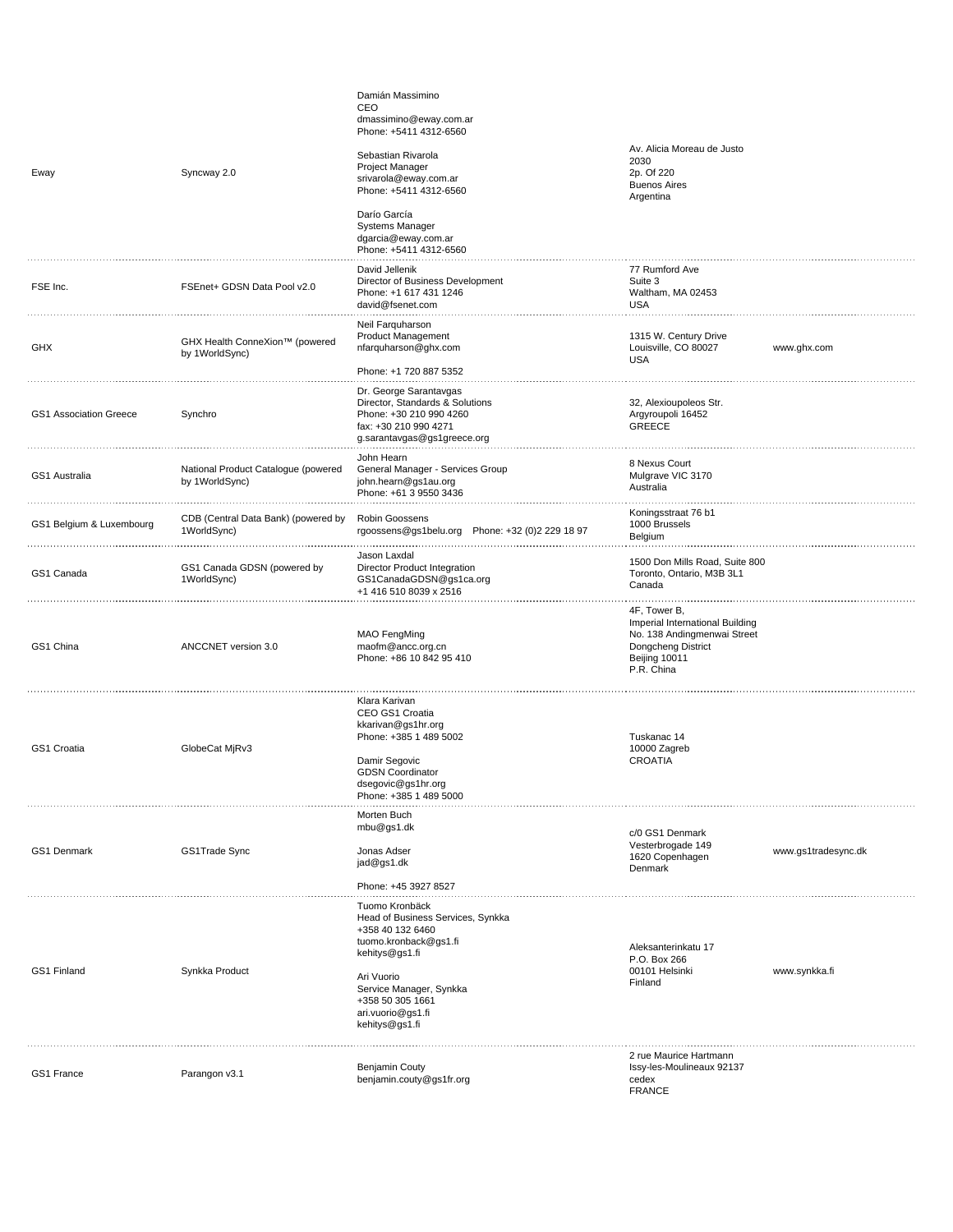| GS1 Hong Kong            | GS1 HK Data Pool v7.0 (powered by<br>GS1 China) | Anthony Lai<br>anthonylai@gs1hk.org<br>Phone: +852 286 12 819<br>.                                                                                                                                             | 22/F OTB Building<br>160 Gloucester Road<br>Wanchai<br>Hong Kong                           |                   |
|--------------------------|-------------------------------------------------|----------------------------------------------------------------------------------------------------------------------------------------------------------------------------------------------------------------|--------------------------------------------------------------------------------------------|-------------------|
| GS1 Hungary              | GS1HUb                                          | Business:<br>Dávid Kétszeri<br>ketszeri@gs1hu.org<br>Krisztina Vatai<br>vatai@gs1hu.org<br>Technical:<br>Zsolt Jacsó<br>jacso@gs1hu.org                                                                        | GS1 Hungary<br>Budapest-1139<br>Fáy u. 1/b.<br>Hungary                                     |                   |
|                          |                                                 | Phone: +36 1 412 3948                                                                                                                                                                                          |                                                                                            |                   |
| GS1 Ireland              | GS1 DataSync.ie (powered by<br>1WorldSync)      | Mike Byrne<br>CEO GS1 Ireland<br>Phone: +353 1 208 0660<br>Denis O'Brien<br>Director of Standards & Solutions<br>Phone: +353 1 208 0660                                                                        | GS1 Ireland<br>2nd Floor, The Merrion Centre<br>Nutley Lane<br>Dublin 4<br><b>IRELAND</b>  |                   |
|                          |                                                 | Siobhain Duggan<br>Director of Healthcare<br>Phone: +353 1 208 0660                                                                                                                                            |                                                                                            |                   |
| GS1 Italy                | Allineo (powered by 1WorldSync)                 | Andrea Ausili<br>andrea.ausili@gs1it.org<br>Phone: +39 02 777 212 309                                                                                                                                          | Via P. Paleocapa 7<br>20121 Milano<br>Italy                                                | http://allineo.it |
| GS1 Mexico               | Syncfonia                                       | Carlos Ramos<br>cramos@gs1mexico.org                                                                                                                                                                           | Blvd. Toluca 50<br>Naucalpan de Juárez<br>Estado de México, CP 53500<br>México<br>.        | www.syncfonia.com |
| GS1 Netherlands          | GS1 DAS (powered by 1WorldSync)                 | Sjoerd Schaper<br>sjoerd.schaper@gs1.nl                                                                                                                                                                        | Amsterdamseweg 206<br>1182 HL Amstelveen<br>The Netherlands                                | www.gs1das.nl     |
| GS1 Portugal             | GS1 PT                                          | Nuno Azevedo<br>n.azevedo@gs1pt.org<br>+351 93 43 77 111                                                                                                                                                       | R. Professor Fernando da<br>Fonseca<br>16 Esc. II<br>1600-618 Lisboa<br>PORTUGAL           |                   |
| GS1 Spain                | AECOC Data (powered by<br>1WorldSync)           | José Raul Lopez<br><b>GDSN Project Manager</b><br>jrlopez@gs1es.org<br>Phone: +34 93 252 39 00                                                                                                                 | Ronda General Mitre, 10<br>Barcelona 08017<br>Spain                                        |                   |
| GS1 Sweden               | Validoo Item                                    | Mats Wennebo<br><b>Head of Business Services</b><br>Mats.wennebo@gs1.se                                                                                                                                        | Box 622<br>101 32 Stockholm<br>Sweden                                                      |                   |
| GS1 UK                   | True Source (powered by 1WorldSync)             | Robert Besford<br>Solution Manager GS1 UK<br>Phone: +44 (0) 20 7092 3553<br>Robert.Besford@gs1uk.org                                                                                                           | GS1 UK<br>Staple Court<br>11 Staple Inn Buildings<br>London WC1V 7QH<br>UK                 |                   |
| iTradeNetwork, Inc.      | ITN_GDS (ITN Global Data Services)<br>V2.0      | <b>ITN Global Data Services</b><br>sales@itradenetwork.com<br>Phone: +1 925 660 1112                                                                                                                           | iTradeNetwork, Inc.<br>4155 Hopyard Rd.<br>Suite 100<br>Pleasanton, CA 94588<br><b>USA</b> |                   |
| LOGYCA / SERVICIOS       | LOGYCA / SYNC v6.0                              | Giovanni Biffi<br>CEO LOGYCA/SERVICIOS<br>gbiffi@logyca.com<br>Phone: +57 1 427 0999 ext. 122<br>Juan Carlos Cifuentes<br>Director LOGYCA/SERVICIOS<br>jcifuentes@logyca.com<br>Phone: +57 1 427 0999 ext. 141 | Av El Dorado Costado<br>Nororiental<br>No. 70 - 16<br>Bogota D.C.<br><b>COLOMBIA</b>       |                   |
| Serunai Commerce SDN BHD | Global Halal Data Pool V1.0                     | Amnah Shaari<br><b>Chief Executive Officer</b><br>Amnah.Shaari@serunai                                                                                                                                         |                                                                                            |                   |
| TOBB ? GS1 TURKEY        | TOBBsenkron v1.0                                | Elif MUFTUOGLU<br>elif.muftuoglu@tobb.org.tr                                                                                                                                                                   | TOBB - GS1 Turkey<br>Dumlup?nar Bulvar? No:252<br>06530 Ankara<br><b>TURKEY</b>            |                   |